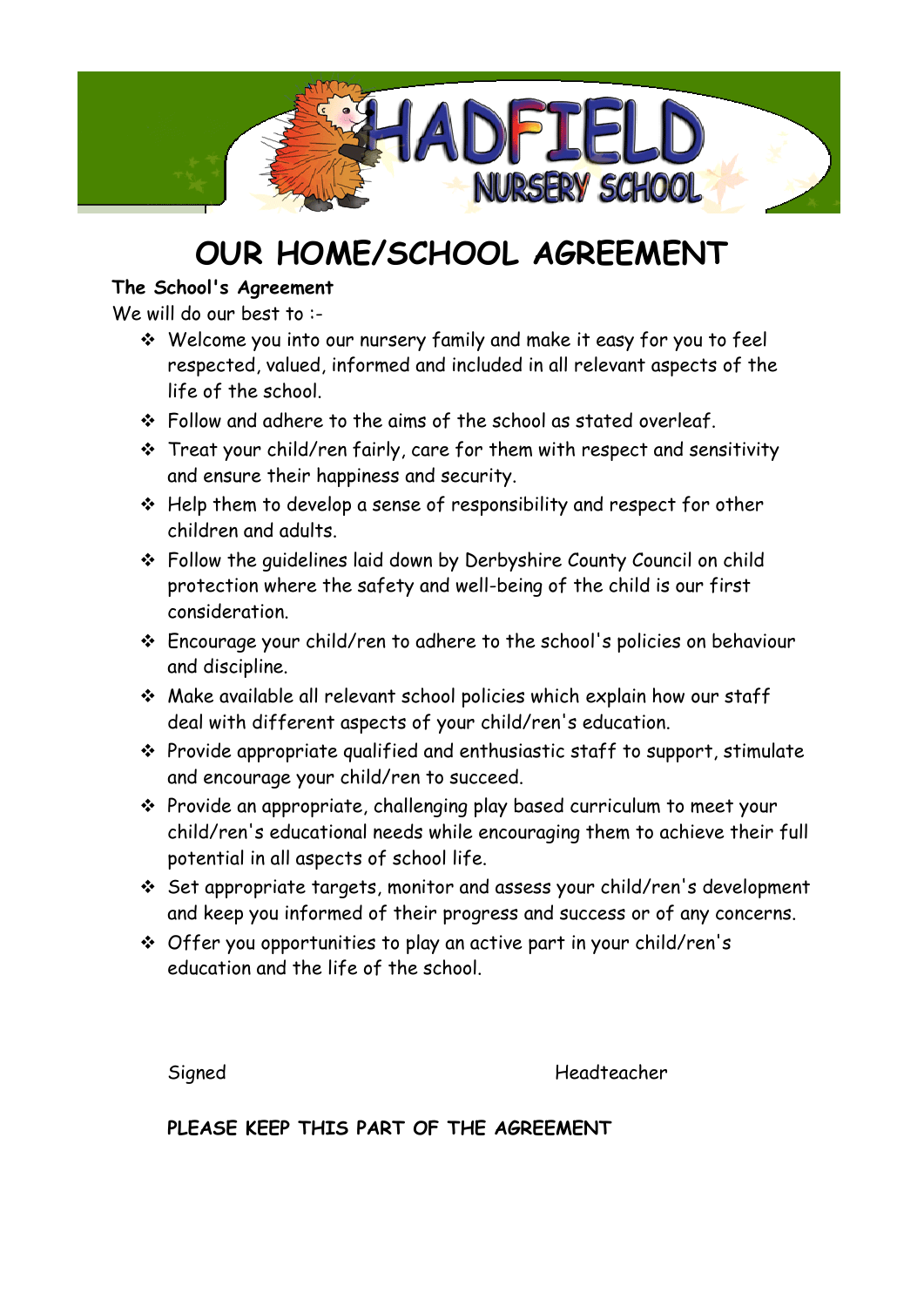We aim

- To provide a welcoming atmosphere for all children, parents and carers.
- To provide a happy, safe, secure stimulating environment where children can develop lively, enquiring minds.
- To enable your child to develop as an individual and as a member of a wider community.
- To help your child develop a good self image, self motivation, independence and tolerance.
- To work with all our parents in the education of their child.

We aim to deliver an education of high quality and create an environment which will enable your child

- To acquire the skills knowledge and understanding that will form the firm foundation for future learning.
- To develop characteristics of effective learners in order to develop lifelong learning skills through: playing and exploring, active learning and creating and thinking critically.
- To move towards acquiring a reasoned set of attitudes, behaviour and values including a respect for each other's race, culture and creed.
- To develop their physical skills, understanding of how their body works and what they need to do to keep themselves healthy
- To make choices and follow their interests.
- To further develop the ability to communicate clearly and confidently and listen with understanding, interest and enjoyment.
- To further develop their understanding of number, measurement, pattern, shape and space.
- To explore and enjoy art, music, drama, imaginative role play and dance.
- To explore and find out about their environment and people and places that have significance in their lives.